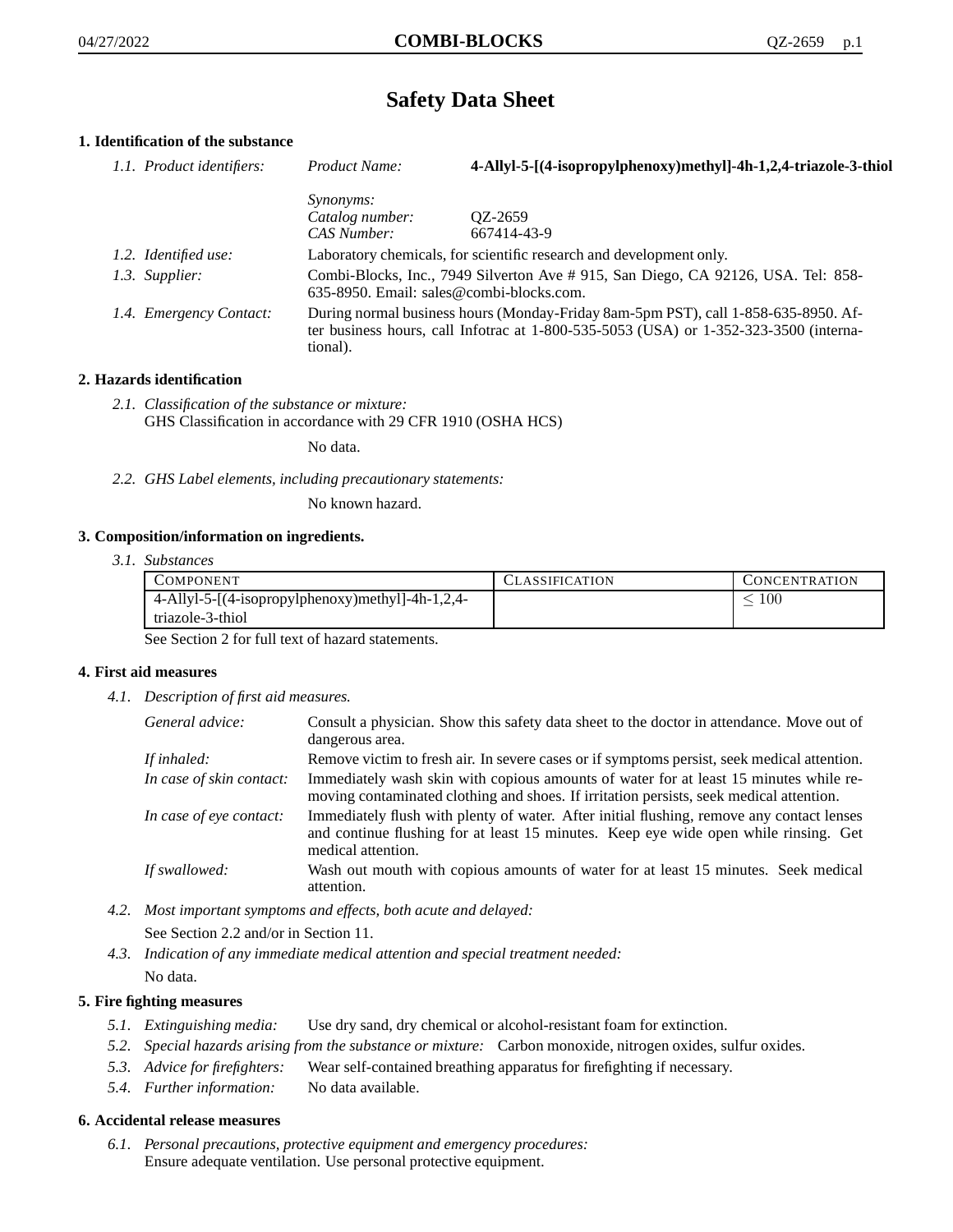- *6.2. Environmental precautions:*
	- Should not be released into the environment. See Section 12 for additional ecological information.
- *6.3. Methods and materials for containment and cleaning up:* Sweep up or vacuum up spillage and collect in suitable container for disposal.
- *6.4. Reference to other sections:* Refer to protective measures listed in Sections 8 and 13.

# **7. Handling and storage**

- *7.1. Precautions for safe handling:* Avoid contact with skin and eyes. Avoid inhalation of vapour or mist. Keep away from sources of ignition - No smoking. Take measures to prevent the build up of electrostatic charge. For precautions see section 2.2.
- *7.2. Conditions for safe storage, including any incompatibilities:* Store refrigerated. Keep container tightly closed in a dry and well-ventilated place. Containers which are opened must be carefully resealed and kept upright to prevent leakage.
- *7.3. Specific end use(s):* Laboratory chemicals, for scientific research and development only.

## **8. Exposure Controls / Personal protection**

*8.1. Control parameters:*

*Components with workplace control parameters:* Contains no substances with occupational exposure limit values. *8.2. Exposure controls:*

*Appropriate engineering controls:* Ensure that eyewash stations and safety showers are close to the workstation location. Ensure adequate ventilation, especially in confined areas.

*Personal protective equipment:*

| Eye/face protection:    | Wear appropriate protective eyeglasses or chemical safety goggles as described by OSHA's<br>eye and face protection regulations in 29 CFR 1910.133 or European Standard EN166.                                                                                                                                         |
|-------------------------|------------------------------------------------------------------------------------------------------------------------------------------------------------------------------------------------------------------------------------------------------------------------------------------------------------------------|
| Skin protection:        | Handle with gloves. Gloves must be inspected prior to use. Use proper glove removal<br>technique (without touching glove's outer surface) to avoid skin contact with this product.<br>Dispose of contaminated gloves after use in accordance with applicable laws and good<br>laboratory practices. Wash and dry hands |
| <b>Body Protection:</b> | Complete suit protecting against chemicals, Flame retardant antistatic protective clothing.,<br>The type of protective equipment must be selected according to the concentration and<br>amount of the dangerous substance at the specific workplace.                                                                   |
| Respiratory protection: |                                                                                                                                                                                                                                                                                                                        |

Control of environmental exposure: Prevent further leakage or spillage if safe to do so. Do not let product enter drains.

## **9. Physical and chemical properties**

*9.1. Information on basic physical and chemical properties*

| (a)     | Appearance:                                   | No data  |
|---------|-----------------------------------------------|----------|
| (b)     | Odour:                                        | No data  |
| (c)     | Odour Threshold:                              | No data  |
| (d)     | pH:                                           | No data  |
| (e)     | Melting point/freezing point:                 | No date. |
| (f)     | Initial boiling point and boiling range:      | No data  |
| (g)     | Flash point:                                  | No data  |
| (h)     | Evaporatoin rate:                             | No data  |
| (i)     | Flammability (solid, gas):                    | No data  |
| (j)     | Upper/lower flammability or explosive limits: | No data  |
| (k)     | Vapour pressure:                              | No data  |
| (1)     | Vapour density:                               | No data  |
| (m)     | Relative density:                             | No data  |
| (n)     | Water solubility:                             | No data  |
| $\circ$ | Partition coefficient: n-octanol/water:       | No data  |
| (p)     | Auto-ignition:                                | No data  |
| (q)     | Decomposition temperature:                    | No data  |
| (r)     | Viscosity:                                    | No data  |
| (s)     | Explosive properties:                         | No data  |
| (t)     | Oxidizing properties:                         | No data  |